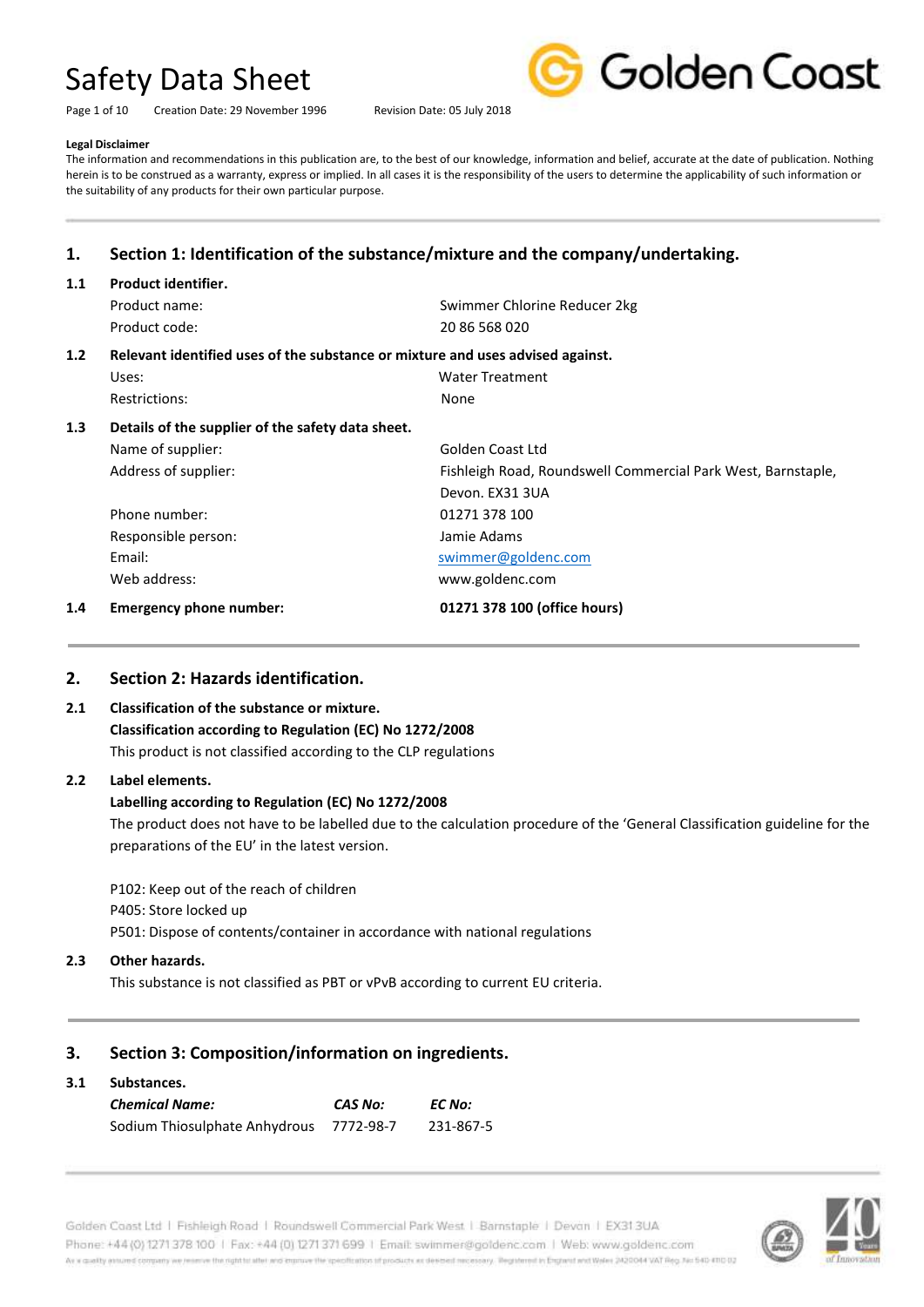Page 2 of 10 Creation Date: 29 November 1996 Revision Date: 05 July 2018



## **Legal Disclaimer**

The information and recommendations in this publication are, to the best of our knowledge, information and belief, accurate at the date of publication. Nothing herein is to be construed as a warranty, express or implied. In all cases it is the responsibility of the users to determine the applicability of such information or the suitability of any products for their own particular purpose.

REACH registration notes: According to REACH Annex V, paragraph 6; the hydrates of a substance are covered by the registration of the anhydrous material.

## **4. Section 4: First aid measures.**

| 4.1 | Description of first aid measures. |                                                                                                |
|-----|------------------------------------|------------------------------------------------------------------------------------------------|
|     | Inhalation:                        | Move affected person to fresh air at once. Rinse nose and mouth with water. Get medical        |
|     |                                    | attention if any discomfort continues.                                                         |
|     | Ingestion:                         | Rinse mouth thoroughly with water. Give plenty of water to drink. Do not induce vomiting.      |
|     |                                    | Get medical attention if any discomfort continues.                                             |
|     | Skin contact:                      | Remove affected person from source of contamination. Remove contaminated clothing. Rinse       |
|     |                                    | immediately with plenty of water. Get medical attention if any discomfort continues.           |
|     | Eye contact:                       | Rinse with water. Remove any contact lenses and open eyelids wide apart. Continue to rinse for |
|     |                                    | at least 15 minutes. Get medical attention if any discomfort continues.                        |
| 4.2 |                                    | Most important symptoms and effects, both acute and delayed.                                   |

General information: For further information, please refer to section 11

**4.3 Indication of any immediate medical attention and special treatment needed.** Notes for the doctor: No specific recommendations. If in any doubt, get medical attention promptly.

## **5. Section 5: Firefighting measures.**

## **5.1 Extinguishing media.**

Suitable extinguishing media: Use fire extinguishing methods suitable to surrounding conditions.

## **5.2 Special hazards arising from the substance or mixture.**

Haz.combustion products: Thermal decomposition or combustion products may include the following substances: Hydrogen sulphide (H2S). Oxides of the following substances: Sodium. Sulphur.

## **5.3 Advice for firefighters.**

 Special protective equipment: Wear positive-pressure self-contained breathing apparatus (SCBA) and appropriate protective clothing. Firefighter's clothing conforming to the European standard EN469 including helmets, protective boots and gloves will provide a basic level of protection for chemical incidents.

## **6. Section 6: Accidental release measures.**

## **6.1 Personal precautions, protective equipment and emergency procedures.**

Personal Precautions: Avoid inhalation of dust. Provide adequate ventilation. Wear protective clothing as described in Section 8 of this safety data sheet.

## **6.2 Environmental precautions.**

Environmental precautions: Avoid discharge into drains or watercourses or onto the ground.

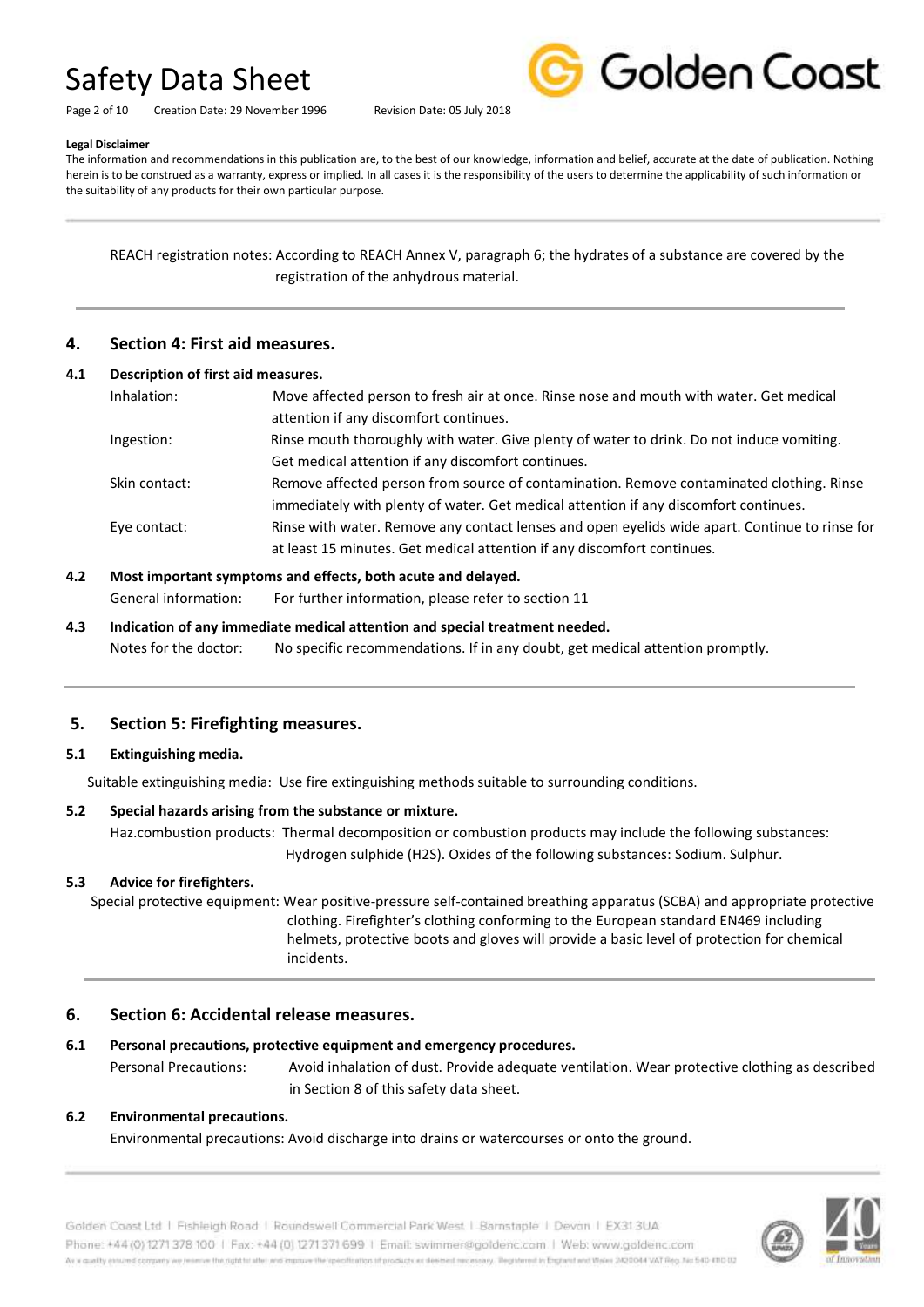Page 3 of 10 Creation Date: 29 November 1996 Revision Date: 05 July 2018



#### **Legal Disclaimer**

The information and recommendations in this publication are, to the best of our knowledge, information and belief, accurate at the date of publication. Nothing herein is to be construed as a warranty, express or implied. In all cases it is the responsibility of the users to determine the applicability of such information or the suitability of any products for their own particular purpose.

#### **6.3 Methods and material for containment and cleaning up.**

| Clean-up procedures: | Avoid generation and spreading of dust. Collect and place in suitable waste disposal containers |
|----------------------|-------------------------------------------------------------------------------------------------|
|                      | and seal securely. Label the containers containing waste and contaminated materials and         |
|                      | remove from the area as soon as possible. Flush contaminated area with plenty of water.         |

#### **6.4 Reference to other sections.**

Other sections: See Section 8 for information of personal protection equipment See Section 13 for disposal information.

### **7. Section 7: Handling and storage.**

### **7.1 Precautions for safe handling.**

Usage precautions: Avoid spilling. Avoid contact with skin and eyes. Avoid handling which leads to dust formation. Provide adequate ventilation.

#### **7.2 Conditions for safe storage, including any incompatibilities.**

Storage precautions: Store in tightly-closed, original container in a dry, cool and well ventilated place. Keep only in the original container. Keep away from food, drink and animal feeding stuffs. Store away from incompatible materials (see Section 10).

## **7.3 Specific end use(s).**

Specific end use(s): The identified uses for this product are detailed in Section 1.2.

## **8. Section 8: Exposure controls/personal protection.**

#### **8.1 Control parameters.**

Occupational exposure limits

| Long-term exposure limits (8-hour TWA): OES<br>4 mg/m <sup>3</sup><br>Ingredient comments OES = Occupational Exposure Standard |                                                                                                                                                                                   |                                                                |
|--------------------------------------------------------------------------------------------------------------------------------|-----------------------------------------------------------------------------------------------------------------------------------------------------------------------------------|----------------------------------------------------------------|
| <b>DNEL</b>                                                                                                                    | Workers - Inhalation; Long term systematic effects:<br>General population - Inhalation; Long term systematic effects:<br>General population – Oral; Long term systematic effects: | 374 mg/m <sup>3</sup><br>110 mg/m <sup>3</sup><br>14 mg/kg/day |
| <b>PNEC</b>                                                                                                                    | Fresh water; 0.8 mg/l                                                                                                                                                             |                                                                |

 Marine water; 0.08 mg/l STP; 102.6 mg/l

## **8.2 Exposure controls.**



Golden Coast Ltd | Fishleigh Road | Roundswell Commercial Park West | Barnstaple | Devon | EX31.3UA Phone: +44 (0) 1271 378 100 | Fax: +44 (0) 1271 371 699 | Email: swimmer@goldenc.com | Web: www.goldenc.com As a quality annumel company we renewe the right to aller wid improve the specification of products as deemed recessory. Registered in England and Wales 2420044 VAT Reg. No 540-410 02

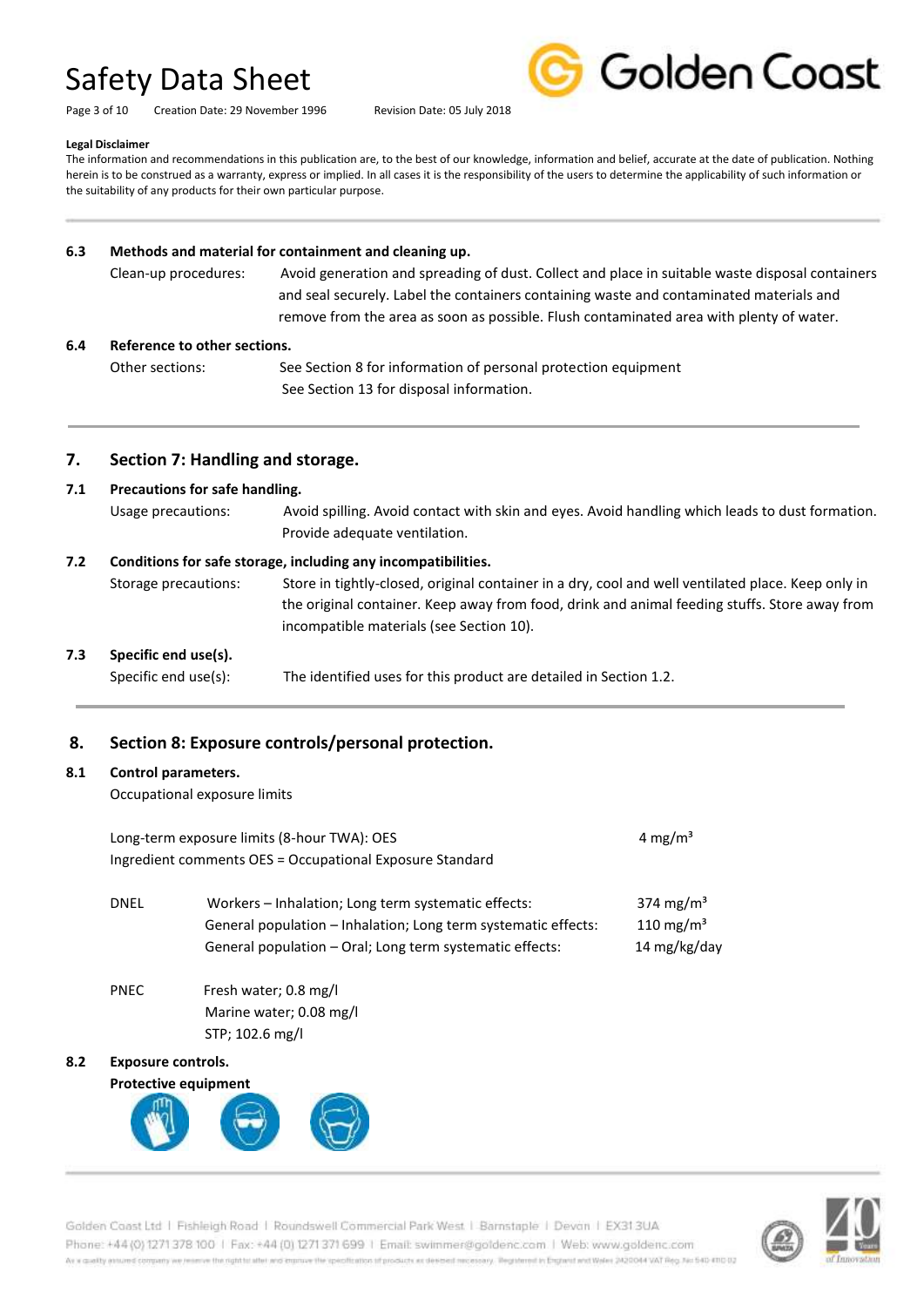

Page 4 of 10 Creation Date: 29 November 1996 Revision Date: 05 July 2018

#### **Legal Disclaimer**

The information and recommendations in this publication are, to the best of our knowledge, information and belief, accurate at the date of publication. Nothing herein is to be construed as a warranty, express or implied. In all cases it is the responsibility of the users to determine the applicability of such information or the suitability of any products for their own particular purpose.

| <b>Engineering measures</b><br><b>Appropriate Controls:</b> | Provide adequate ventilation. Avoid inhalation of dust. Observe any occupational exposure<br>limits for the product or ingredients. Mechanical ventilation or local exhaust ventilation<br>may be required.                                                                                                                                                                                                                                                                                                                                                                                                                                                                                                                                     |
|-------------------------------------------------------------|-------------------------------------------------------------------------------------------------------------------------------------------------------------------------------------------------------------------------------------------------------------------------------------------------------------------------------------------------------------------------------------------------------------------------------------------------------------------------------------------------------------------------------------------------------------------------------------------------------------------------------------------------------------------------------------------------------------------------------------------------|
| Eye/face protection:                                        | The following protection should be worn: Chemical splash goggles. Personal protective<br>equipment for eye and face protection should comply with European Standard EN166.                                                                                                                                                                                                                                                                                                                                                                                                                                                                                                                                                                      |
| Hand protection:                                            | It is recommended that chemical-resistant, impervious gloves are worn. To protect hands from<br>chemicals, gloves should comply with European Standard EN374. The selected gloves should<br>have breakthrough time of at least 8 hours. It is recommended that gloves are made of the<br>following material: Rubber (natural, latex). Thickness: 0.5 mm Chloroprene rubber. Thickness<br>0.5mm Nitrile rubber. Thickness: 0.35mm Butyl rubber. Thickness: 0.5 mm Viton rubber<br>(fluoro rubber) Thickness 0.4mm Polyvinyl chloride (PVC). Thickness 0.5mm.<br>The most suitable glove should be chosen in consultation with the glove supplier/manufacturer,<br>who can provide information about the breakthrough time of the glove material. |
|                                                             | Skin and body protection: Provide eyewash station and safety shower. Wear appropriate clothing to prevent reasonably<br>probable skin contact.                                                                                                                                                                                                                                                                                                                                                                                                                                                                                                                                                                                                  |
| Hygiene measures:                                           | Do not smoke in the work area. Wash at the end of each work shift and before eating., smoking<br>and using the toilet. Wash promptly if skin becomes contaminated. Promptly remove any<br>clothing that becomes contaminated. When using do not eat, drink or smoke.                                                                                                                                                                                                                                                                                                                                                                                                                                                                            |
| Respiratory protection:                                     | If ventilation is inadequate, suitable respiratory protection must be worn. Wear a respirator<br>Fitted with the following cartridge: Particulate filter, type P1. Particulate filters should comply<br>with European Standard EN143.                                                                                                                                                                                                                                                                                                                                                                                                                                                                                                           |
| <b>Environmental exposure controls</b>                      |                                                                                                                                                                                                                                                                                                                                                                                                                                                                                                                                                                                                                                                                                                                                                 |
| General advice:                                             | Emissions from ventilation or work process equipment should be checked to ensure they<br>comply with the requirements of environmental protection legislation. In some cases, fume<br>scrubbers, filters or engineering modifications to the process equipment will be necessary to                                                                                                                                                                                                                                                                                                                                                                                                                                                             |

## **9. Section 9: Physical and chemical properties.**

## **9.1 Information on basic physical and chemical properties.**

| Appearance:      | Crystals                       |
|------------------|--------------------------------|
| Colour:          | White                          |
| Odour:           | <b>Odourless</b>               |
| Odour threshold: | Not applicable.                |
| pH:              | pH (diluted solution): 6.5-8.5 |

Golden Coast Ltd | Fishleigh Road | Roundswell Commercial Park West | Barnstaple | Devon | EX313UA Phone: +44 (0) 1271 378 100 | Fax: +44 (0) 1271 371 699 | Email: swimmer@goldenc.com | Web: www.goldenc.com As a quality ensured company we reserve the right to after and enprice the specification of products as deepent recessary. Registered in England and Wales (AQDO44 VAT Reg. Just 540-410 D2

reduce emissions to acceptable levels.

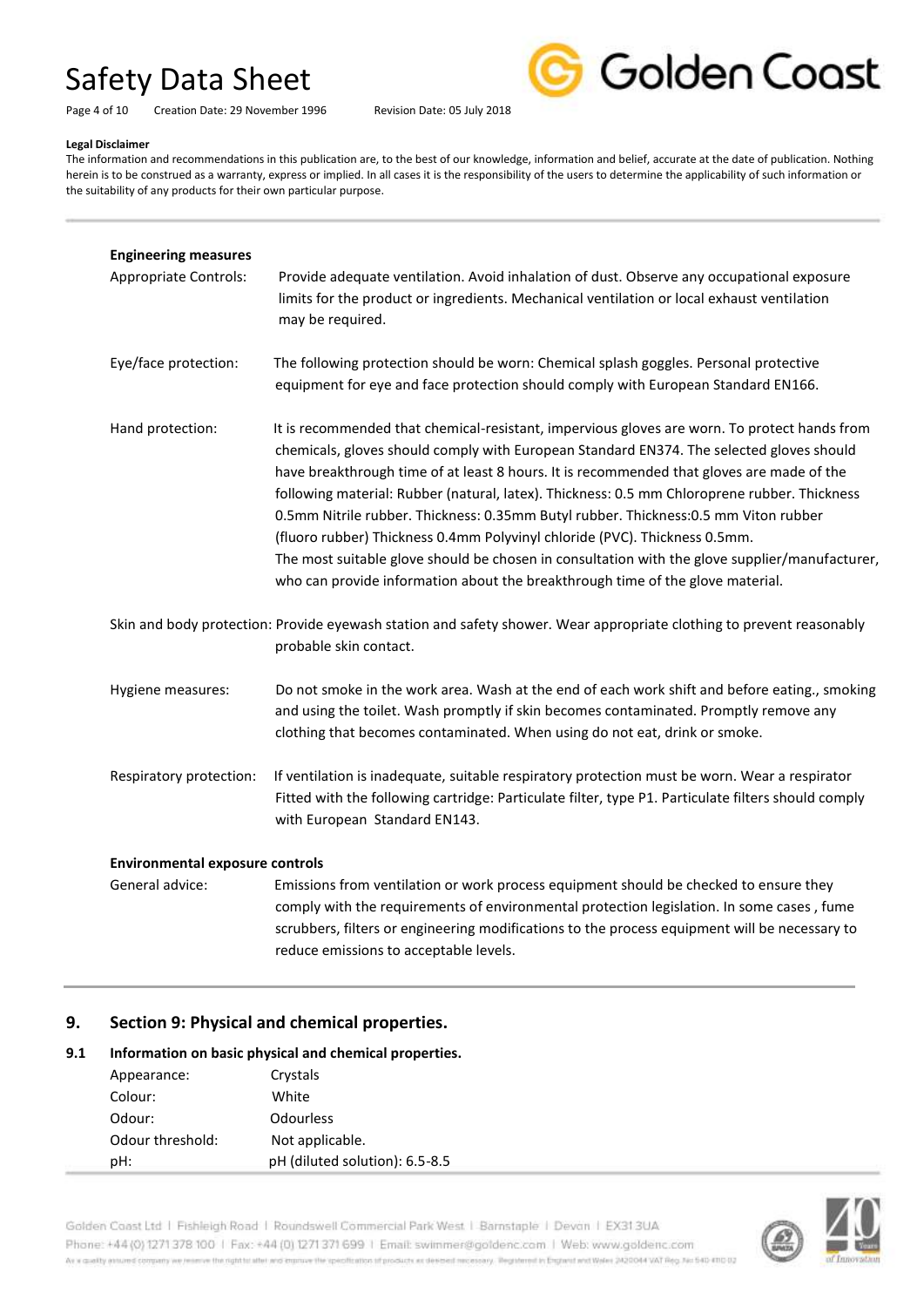Page 5 of 10 Creation Date: 29 November 1996 Revision Date: 05 July 2018



#### **Legal Disclaimer**

**9.2 Other Information**

The information and recommendations in this publication are, to the best of our knowledge, information and belief, accurate at the date of publication. Nothing herein is to be construed as a warranty, express or implied. In all cases it is the responsibility of the users to determine the applicability of such information or the suitability of any products for their own particular purpose.

| Melting point:              | Will decompose at temperatures exceeding 100°C                                  |
|-----------------------------|---------------------------------------------------------------------------------|
|                             | Initial boiling point and range: The sample decomposes before boiling           |
| Flash point:                | Endpoint waived according to REACH Annex VII, IX or XI. Substance is inorganic. |
| Evaporation rate:           | Not applicable.                                                                 |
| Upper/lower flammability or |                                                                                 |
| Explosive limits:           | Not flammable.                                                                  |
| Other flammability:         | The product is not flammable                                                    |
| Vapour pressure:            | No information available                                                        |
| Vapour density;             | No information available                                                        |
| Relative density:           | Anhydrous solid: 1.69 @ 20°C                                                    |
| Solubility(ies)             | Soluble in water                                                                |
| Partition coefficient:      | Not applicable. Substance in inorganic                                          |
| Auto-ignition temperature:  | The product is not flammable                                                    |
| Decomposition Temperature:  | $100^{\circ}$ C                                                                 |
| Viscosity:                  | Not applicable                                                                  |
| Explosive properties:       | Not applicable                                                                  |
| Oxidising properties:       | Does not meet the criteria for classification as oxidising.                     |
| <b>Other Information</b>    |                                                                                 |
| Molecular weight:           | 158.1                                                                           |

## **10. Section 10: Stability and reactivity.**

| 10.1              | Reactivity.<br>Reactivity:          | Stable under the prescribed storage conditions                                                                                                                      |
|-------------------|-------------------------------------|---------------------------------------------------------------------------------------------------------------------------------------------------------------------|
| 10.2 <sub>1</sub> | <b>Chemical stability.</b>          |                                                                                                                                                                     |
|                   | Advice:                             | Stable under the prescribed storage conditions                                                                                                                      |
| 10.3              | Possibility of hazardous reactions. |                                                                                                                                                                     |
|                   | Hazardous reactions:                | The following materials may react violently with the product: Fluorine. Strong oxidising<br>agents. Acids.                                                          |
| 10.4              | Conditions to avoid.                |                                                                                                                                                                     |
|                   | Conditions to avoid:                | Water, moisture. The substance is hygroscopic and will absorb water by contact with the<br>moisture in the air. Avoid excessive heat for prolonged periods of time. |
| 10.5              | Incompatible materials.             |                                                                                                                                                                     |
|                   | Materials to avoid:                 | Fluorine. Acids. Strong oxidising agents.                                                                                                                           |
| 10.6              | Hazardous decomposition products.   |                                                                                                                                                                     |
|                   | Haz. Decomp. products:              | When heated, vapours/gases hazardous to health may be formed. Hydrogen sulphide (H2S).<br>Oxides of the following substances: Sodium. Sulphur.                      |



Golden Coast Ltd | Fishleigh Road | Roundswell Commercial Park West | Barnstaple | Devon | EX313UA Phone: +44 (0) 1271 378 100 | Fax: +44 (0) 1271 371 699 | Email: swimmer@goldenc.com | Web: www.goldenc.com As a quality entured company we reserve the right to after and enpiric the specification of products as determination processy. Registered in Engines and Wales (AQDO44 VAT Reg. Jac 540-410 D)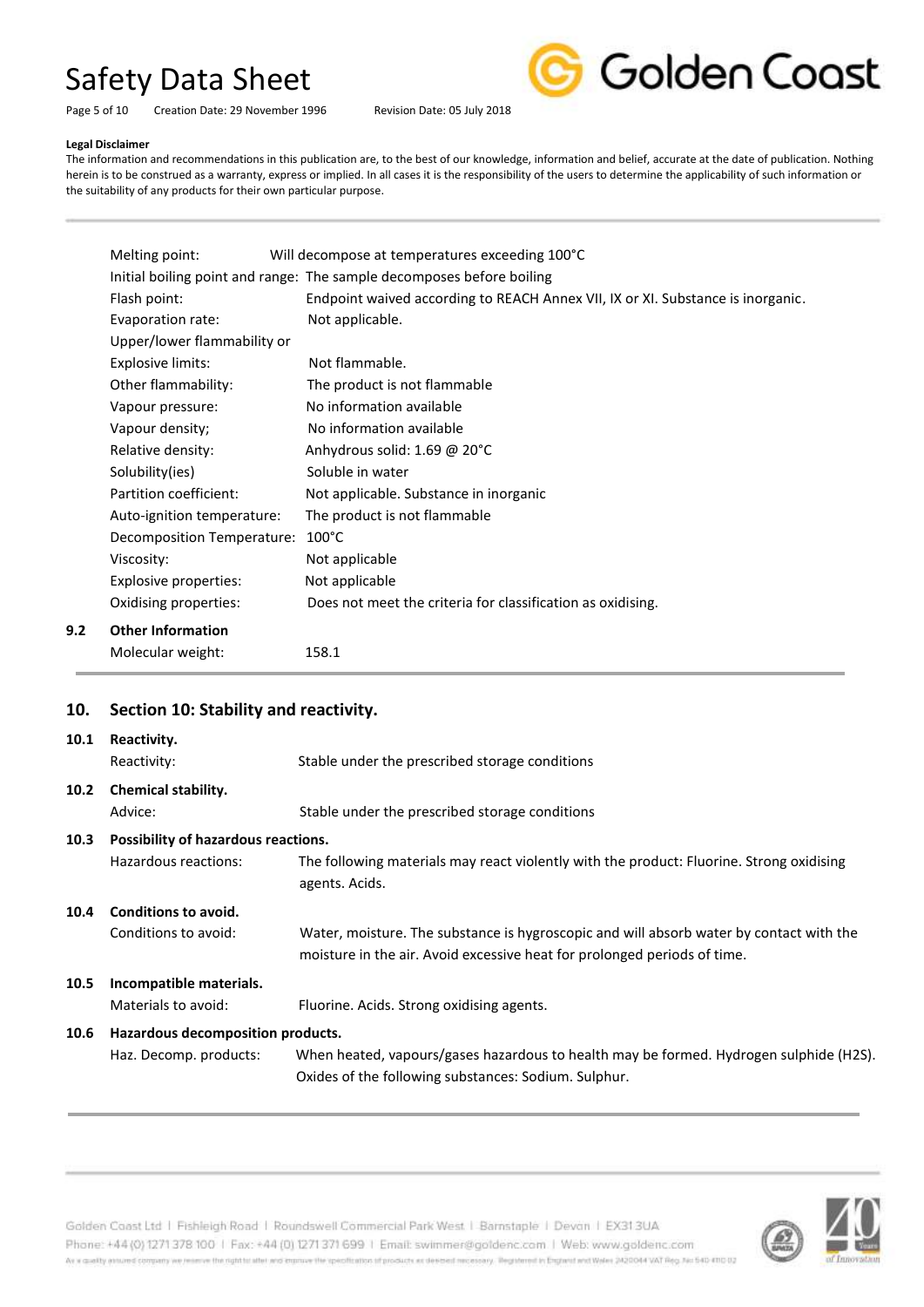Page 6 of 10 Creation Date: 29 November 1996 Revision Date: 05 July 2018



#### **Legal Disclaimer**

The information and recommendations in this publication are, to the best of our knowledge, information and belief, accurate at the date of publication. Nothing herein is to be construed as a warranty, express or implied. In all cases it is the responsibility of the users to determine the applicability of such information or the suitability of any products for their own particular purpose.

## **11. Section 11: Toxicological information.**

| Information on toxicological effects.              |                                                                                                                                                                                                |
|----------------------------------------------------|------------------------------------------------------------------------------------------------------------------------------------------------------------------------------------------------|
| Toxicological effects:                             | Not classified.                                                                                                                                                                                |
| Acute toxicity- oral                               |                                                                                                                                                                                                |
| Notes (oral LD50)                                  | LD50 > 2000mg/kg, Oral, Rat OECD 401. REACH dossier information. Read-across approach:<br>Calcium thiosulphate. Based on available data the classification criteria are not met.               |
| Acute toxicity - dermal                            |                                                                                                                                                                                                |
| Notes (dermal LD50)                                | LD50 > 2000mg/kg, Dermal, Rabbit, OECD 402. REACH dossier information. Read-across<br>approach: Potassium thiosulphate. Based on available data the classification criteria are not<br>met.    |
| Acute toxicity - inhalation                        |                                                                                                                                                                                                |
| Notes (inhalation LC50)                            | LC50 (4h) > 2.6mg/l, Inhalation, Rat OECD 403. REACH dossier information. Read-across<br>approach. Potassium thiosulphate. Based on available data the classification criteria are not<br>met. |
| Skin corrosion/irritation                          |                                                                                                                                                                                                |
| Animal data                                        | Not irritating. REACH dossier information. Read-across approach: Sodium sulphite [Na2SO3]<br>OECD 404. Based on available data the classification criteria are not met.                        |
| Serious eye damage/irritation                      | Not irritating. REACH dossier information. Read-across approach: Ammonium thiosulphate.                                                                                                        |
|                                                    | Based on available data the classification criteria are not met.                                                                                                                               |
| Skin sensitisation                                 | Not sensitising. REACH dossier information. Read-across approach: Ammonium thiosulphate<br>Based on available data the classification criteria are not met.                                    |
| Genotoxicity - in vitro                            | REACH dossier information. Read-across approach: Ammonium thiosulphate. Based on<br>available data the classification criteria are not met.                                                    |
| Carcinogenicity                                    | REACH dossier information. Read-across approach: Potassium metabisulphate. No evidence                                                                                                         |
| IARC carcinogenicity                               | of carcinogenicity in animal studies.<br>Not listed.                                                                                                                                           |
| Reproductive toxicity -                            | This substance has no evidence of toxicity to reproduction. REACH dossier information.                                                                                                         |
| development                                        | Based on available data the classification criteria are not met.                                                                                                                               |
| Specific target organ toxicity - repeated exposure |                                                                                                                                                                                                |
| STOT- repeated exposure                            | NOAEL <955mg/kg, Oral, Rat REACH dossier information. Read-across approach: Sodium                                                                                                             |
|                                                    | metabisulphate [Na2S2O5]. Based on available data the classification criteria are not met.                                                                                                     |



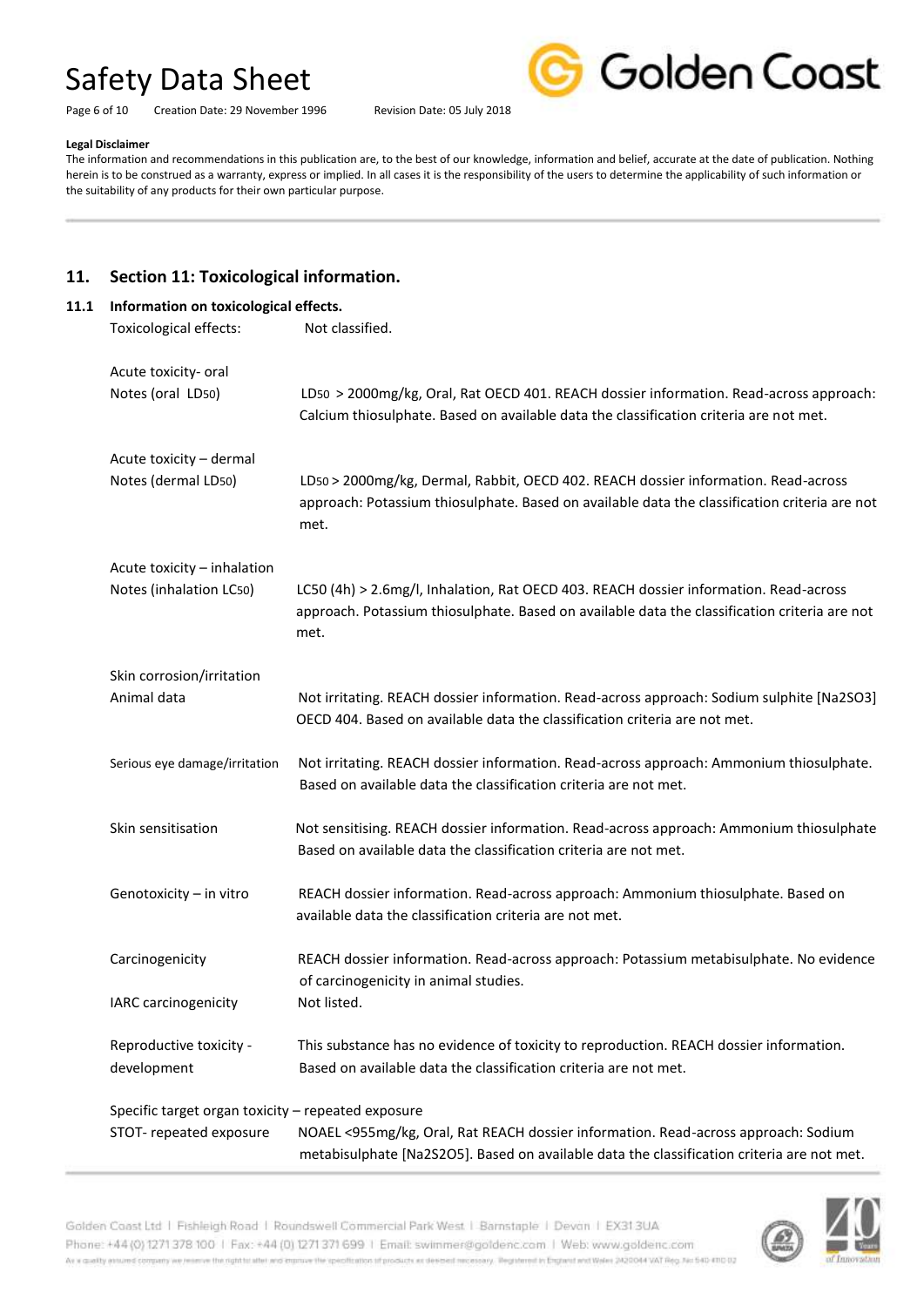Page 7 of 10 Creation Date: 29 November 1996 Revision Date: 05 July 2018



#### **Legal Disclaimer**

The information and recommendations in this publication are, to the best of our knowledge, information and belief, accurate at the date of publication. Nothing herein is to be construed as a warranty, express or implied. In all cases it is the responsibility of the users to determine the applicability of such information or the suitability of any products for their own particular purpose.

| Aspiration hazard          | Not relevant.                                                     |
|----------------------------|-------------------------------------------------------------------|
|                            |                                                                   |
| <b>General information</b> |                                                                   |
| Inhalation                 | Dust in high concentrations may irritate the respiratory system.  |
| Ingestion                  | Gastrointestinal symptoms, including stomach upset. Diarrhoea.    |
| Skin contact               | Powder may irrigate the skin.                                     |
| Eye contact                | Redness. Particles in the eyes may cause irritation and smarting. |

| 12.  | Section 12: Ecological information. |                                                                                                                                                     |  |
|------|-------------------------------------|-----------------------------------------------------------------------------------------------------------------------------------------------------|--|
|      | Ecotoxicity:                        | The product in not expected to be hazardous to the environment. However, large or<br>frequent spills may have hazardous effects on the environment. |  |
| 12.1 | Toxicity.                           |                                                                                                                                                     |  |
|      | Ecotoxicity:                        | Practically non-toxic to aquatic organisms.                                                                                                         |  |
|      | <b>Acute toxicity</b>               |                                                                                                                                                     |  |
|      | -Aquatic invertebrates              | EC50, 48 hours: 230mg/l, Daphnia magna REACH dossier information.                                                                                   |  |
|      |                                     | Read across approach: Ammonium thiosulphate                                                                                                         |  |
|      | -Aquatic plants                     | NOEC, 72 hours: >=100 mg/l, Pseudokirchneriella subcapitata OECD 201.                                                                               |  |
|      |                                     | REACH dossier information.                                                                                                                          |  |
|      |                                     | Read across approach: Ammonium thiosulphate.                                                                                                        |  |
|      | -Microorganisms                     | NOEC, 3 hours: >=1000 mg/l, Activated sludge OECD 209.                                                                                              |  |
|      |                                     | REACH dossier information.                                                                                                                          |  |
|      |                                     | Read across data. Ammonium thiosulphate.                                                                                                            |  |
|      | <b>Chronic toxicity</b>             |                                                                                                                                                     |  |
|      | - Fish early life stage             | NOEC, 34 days: >=316 mg/l, Brachydanio rerio (Zebra fish) OECD 210.                                                                                 |  |
|      |                                     | REACH dossier information.                                                                                                                          |  |
|      |                                     | Read across approach: sodium sulphite [Na2SO3]                                                                                                      |  |
| 12.2 | Persistence and degradability.      |                                                                                                                                                     |  |
|      |                                     | Persistence and degradability: The product contains only inorganic substances which are not biodegradable.                                          |  |
| 12.3 | <b>Bioaccumulation potential.</b>   |                                                                                                                                                     |  |
|      | Partition coefficient:              | Not applicable. Substance is inorganic.                                                                                                             |  |
| 12.4 | Mobility in soil.                   |                                                                                                                                                     |  |
|      | Mobility:                           | The product is soluble in water.                                                                                                                    |  |
| 12.5 | Results of PBT and vPvB assessment. |                                                                                                                                                     |  |
|      | PVT identification:                 | This substance is not classified as PBT or vPvB according to current EU criteria.                                                                   |  |
| 12.6 | Other adverse effects.              |                                                                                                                                                     |  |
|      |                                     |                                                                                                                                                     |  |

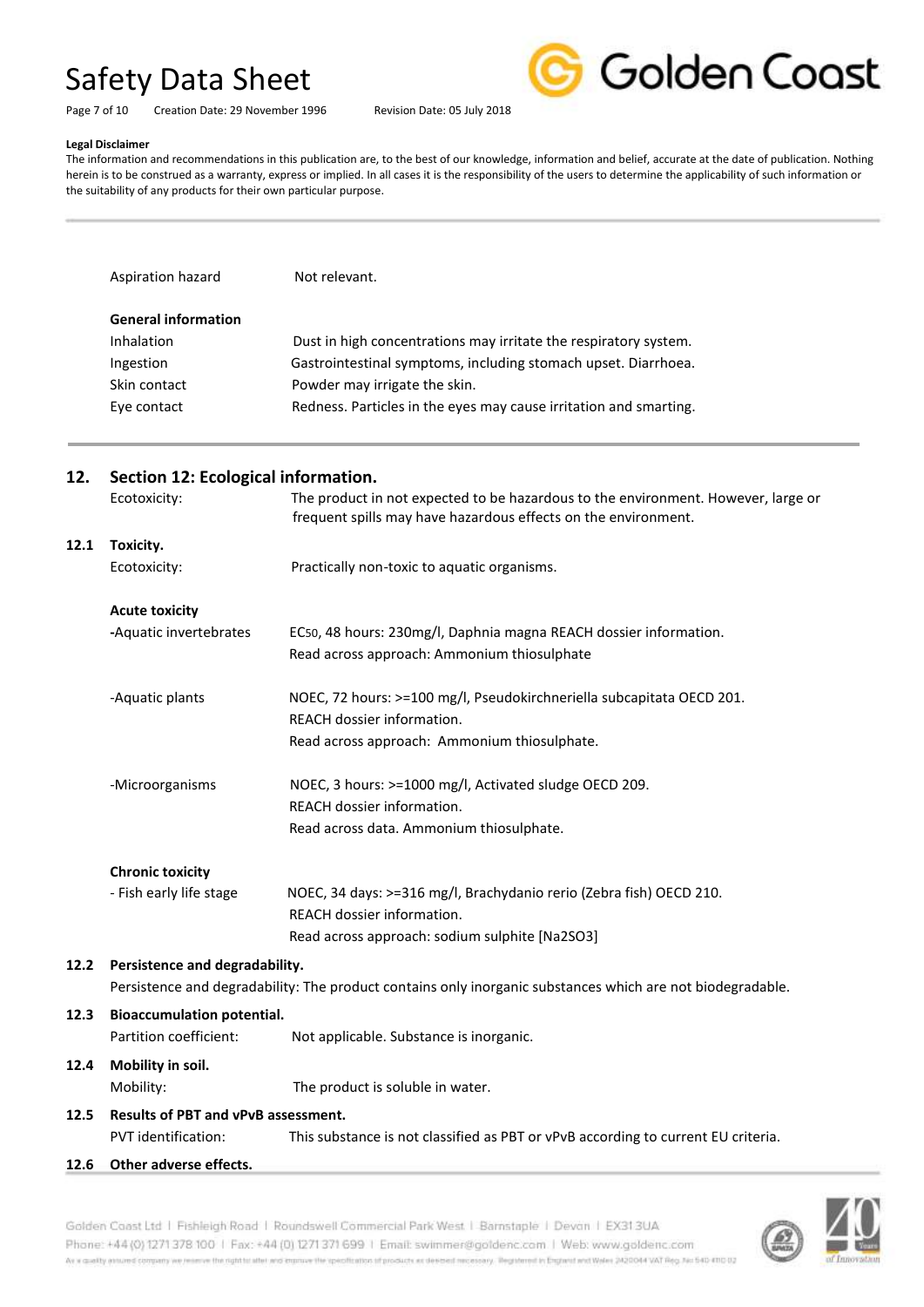Page 8 of 10 Creation Date: 29 November 1996 Revision Date: 05 July 2018



#### **Legal Disclaimer**

The information and recommendations in this publication are, to the best of our knowledge, information and belief, accurate at the date of publication. Nothing herein is to be construed as a warranty, express or implied. In all cases it is the responsibility of the users to determine the applicability of such information or the suitability of any products for their own particular purpose.

Other adverse effects: No data available.

Golden Coast Ltd | Fishleigh Road | Roundswell Commercial Park West | Barnstaple | Devon | EX313UA Phone: +44 (0) 1271 378 100 | Fax: +44 (0) 1271 371 699 | Email: swimmer@goldenc.com | Web: www.goldenc.com As a quality entured company we reserve the right to after and enpiric the specification of products as determination processy. Registered in Engines and Wales (AQDO44 VAT Reg. Jac 540-410 D)

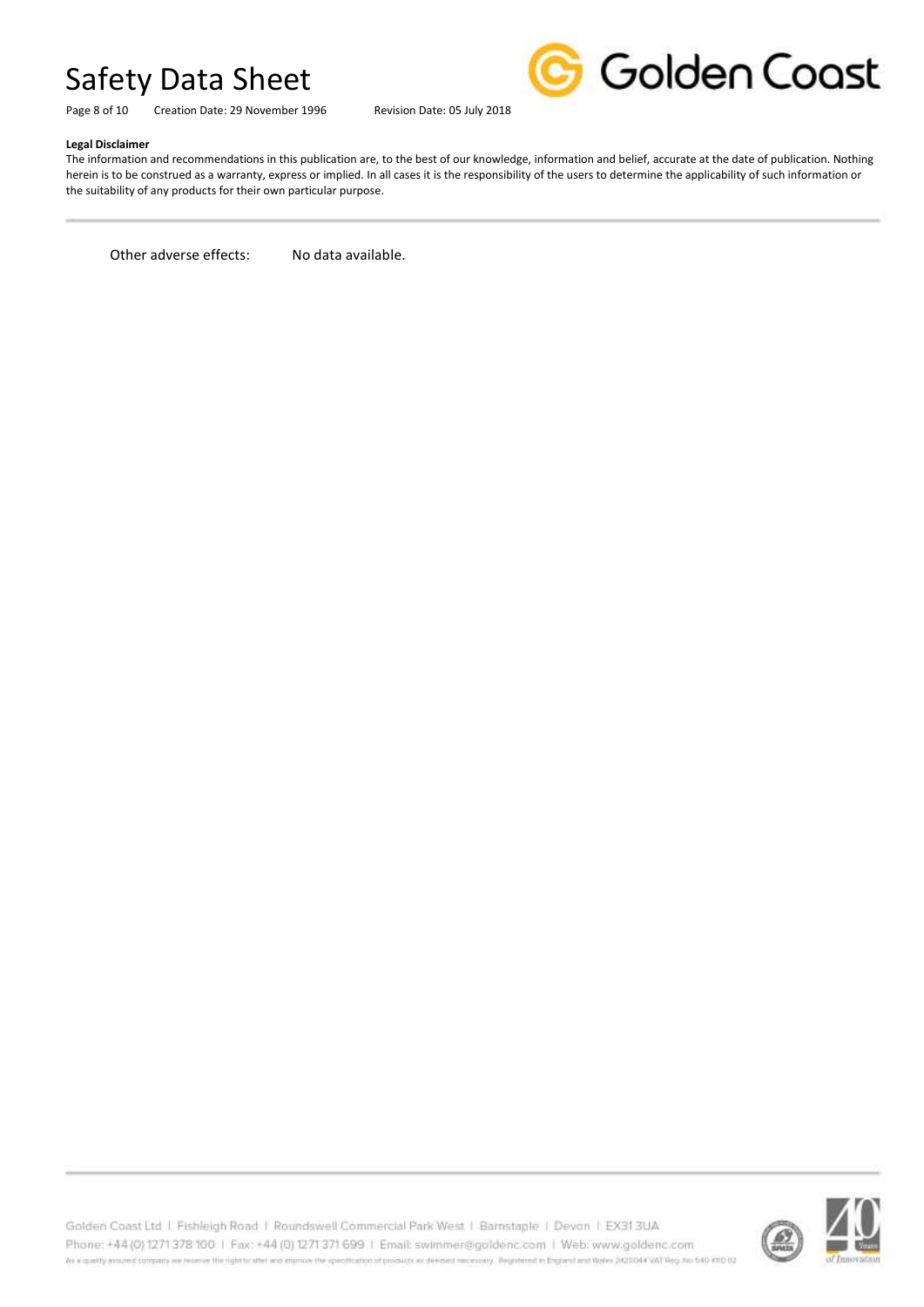Page 9 of 10 Creation Date: 29 November 1996 Revision Date: 05 July 2018



#### **Legal Disclaimer**

The information and recommendations in this publication are, to the best of our knowledge, information and belief, accurate at the date of publication. Nothing herein is to be construed as a warranty, express or implied. In all cases it is the responsibility of the users to determine the applicability of such information or the suitability of any products for their own particular purpose.

## **13. Section 13: Disposal considerations.**

#### **13.1 Waste treatment methods.**

Disposal methods: Dispose of waste to licensed waste disposal site in accordance with the requirements of the local Waste Disposal Authority. Dispose of waste via licensed waste disposal contractor.

## **14. Section 14: Transport information.**

**General:** This product is not covered by international regulations on the transport of dangerous goods (IMDG, IATA, ADR/RID).

**14.1 UN number.**

Not applicable.

- **14.2 UN proper shipping name.** Not applicable.
- **14.3 Transport hazard class(es).** Not applicable.
- **14.4 Packing group.** Not applicable.
- **14.5 Environmental hazards.** No.
- **14.6 Special precautions for user.** Not applicable.
- **14.7 Transport in bulk according to annex II of MARPOL 73/78 and the IBC code.** Not applicable.

## **15. Section 15: Regulatory information.**

## **15.1 Safety, health and environmental regulations/legislation specific for the substance or mixture.**

EU legislation Regulation (EC) No 1907/2006 of the European Parliament and of the Council of 18 December 2006 concerning the Registration, Evaluation, Authorisation and Restriction of Chemicals (REACH) (as amended).

> Regulation (EC) No 1272/2008 of the European Parliament and of the Council of 16 December 2008 on classification, labelling and packaging of substances and mixtures (as amended).

Guidance Workplace Exposure Limits EH40

## **15.2 Chemical safety assessment.**

A chemical safety assessment has been carried out.